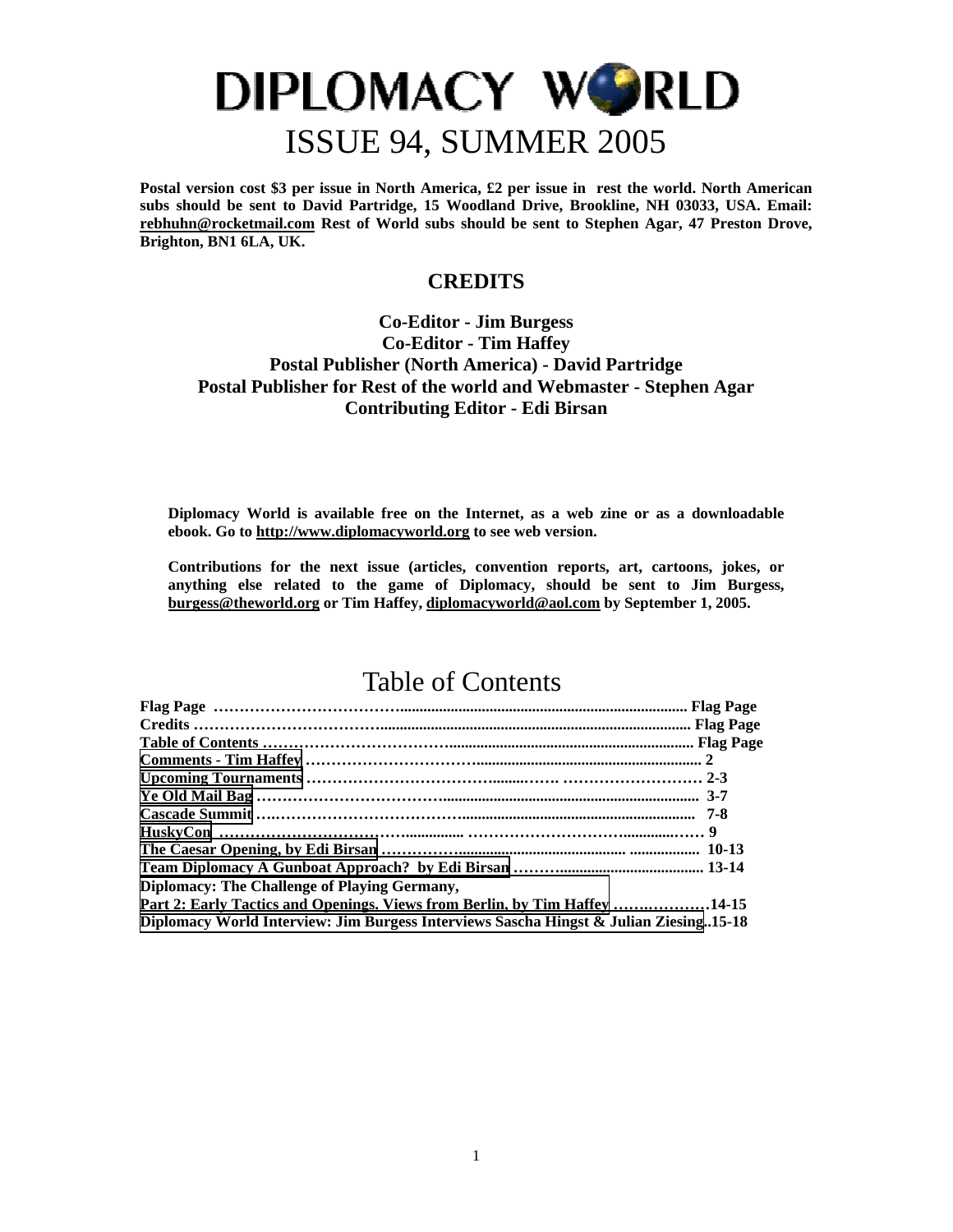### <span id="page-1-0"></span>**Comments**

**by Tim Haffey** 

**I must apologize for the lateness of this issue but, I have been sick with the Shingles. Shingles is truly not something I would wish on my worst enemy. I was up in Oregon visiting my sister in Astoria at the end of April. I began to experience pain in my left thigh and hip. I figured I had pulled something or had pitched a nerve or something and it would go away. It didn't.** 

**When I got home I went to the doctor and he thought the same thing even though I told him I did not think so. A couple of days later I was laid out on my deck when my son came by. I was wearing shorts and he looked at my leg and said you have shingles dad. I felt the leg and I feared he was correct. Tim, Jr.'s grandfather had shingles and my own dad had shingles and we were both familiar with shingles. So, he took me to the emergency ward at the hospital. The doctors there did not seem to be able to figure out if it was shingles or not and would not start treatment. Instead, they referred me to a dermatologist and gave me some pain pills. Idiots. I could not get in to see the Dermo Doc for four days. He took one look and said you have Shingles. He started my treatment immediately. Five pills for seven days. Now, that kills the Shingles virus but, it does not end the problem. Oh no, that is only the beginning.** 

**Shingles is caused by chickenpox. If you have ever had chickenpox as a child or early in life, you will have shingles some time later in life. The chickenpox go dormant and takes up resident in nerve roots. When it does come out, usually when your immune system becomes weak for some reason and it can be decades later, 50+ years in my case, it breaks out and damages the nerve that it is connected to.** 

What this means is that the nerves must "recover" as the doctor put it. This means pain and lots of **it. This is an intense, continuous, unrelenting pain that keeps you from sleeping, moving, eating (you lose your appetite) and even thinking clearly. All you want to do is stop the pain. Now the pain pills help. They gave me Tylenol 3 witch I took with Excedrin. That helped but, not by much. At least I could sleep for a couple of hours. But, then it came back in spades like it had to make up for lost time or something. Two weeks of this was enough to almost drive me crazy. But, then it started to get better day by day. Needless to say, I did not even look at my computer during this time.** 

**However, here it is the first of July and now that you have heard my sob story, let me say that I am now able to type on my computer and try to get this out. My butt still hurts a bit but it is manageable. If you ever wanted to hurt so bad you wished you were dead, shingles will do that for you. OK, back to work.** 

#### --------------------------------------------------------------------------------------------------------------------------------

### **Upcoming Tournaments**

#### **July 29-31, 2005 World Diplomacy Championships in Washington DC**

**For information on the World Diplomacy Championships go to www.WDCinDC.org Visit http://www.wdcindc.org/, the Official Webpage of WDC XV, for more information about how to register! This years host is of WDC XV is the Potomac Tea & Knife Society** 

**This Diplomacy Hobby's premiere event will be held at the Holiday Inn Capitol--just a block from the Washington, D.C. Metro (L'Enfant Plaza)--making the entire city accessible to our guests. The PTKS has arranged a special, block rate for WDC XV attendees--\$129 per night, a real bargain for a hotel of this quality in the heart of the city. You can reserve those rooms now, by phone or online at the website above. Just use this three digit code: DWC to get the reduced rate. You can reserve those rooms now, by phone or online at the website above. Just use this three digit code: DWC to get the**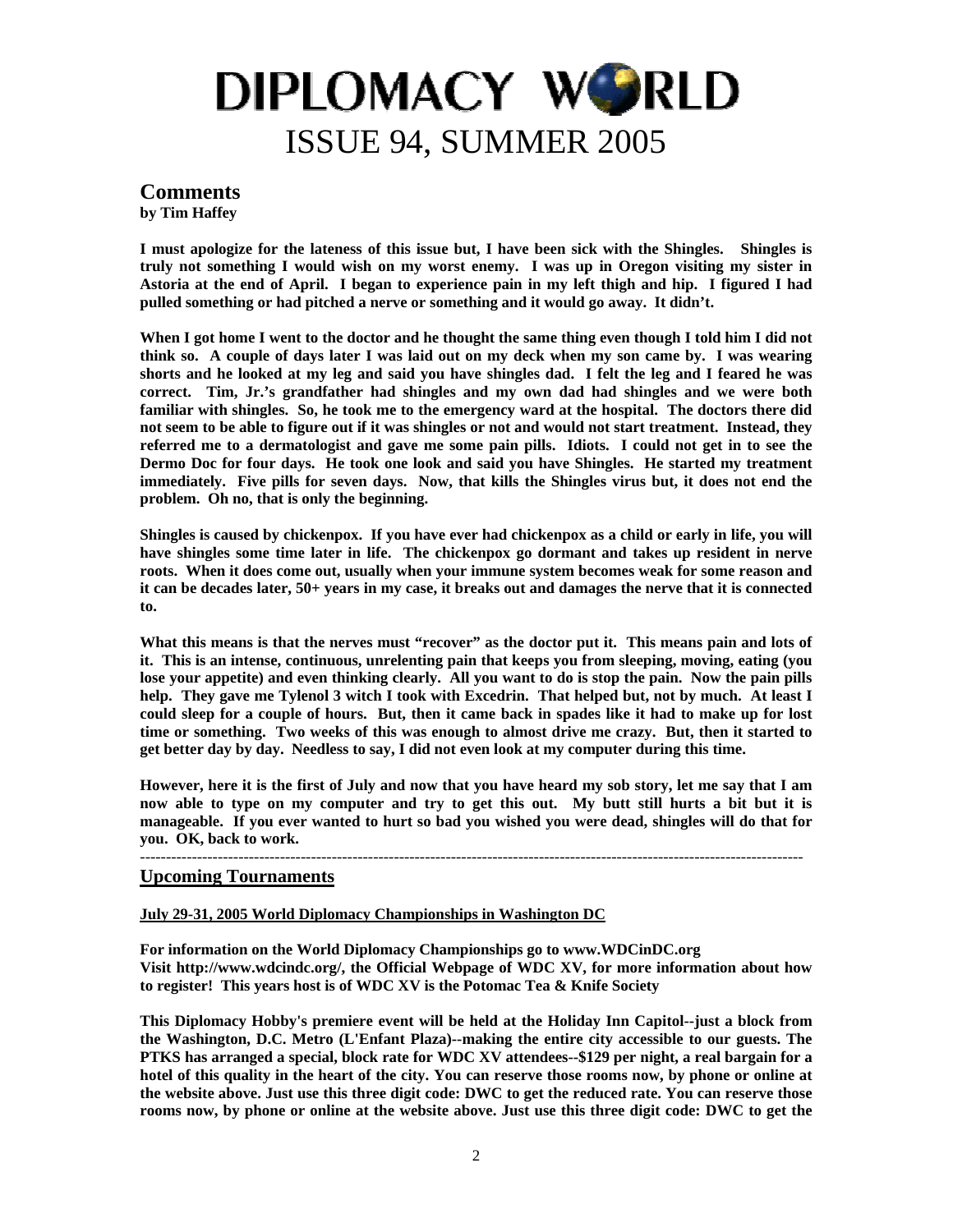<span id="page-2-0"></span>**reduced rate.** 

**------------------------------------------------------------------------------------------------------------------------** 

#### **Origins**

**June 30-July 3, 2005, Columbus, OH GM: Dan Mathias (dcmathias@comcast.net) www.originsgames.com** 

**HuskyCon (See Article on it.) August 19-21 "Graham Woodring" <gramageinc@hotmail.com>** 

*<<<Editor's Note: If you are interested in going to this one you will have to drop an email to Graham's email and ask for direction on how to get there. He forgot to tell us where it is.* 

#### **ConQuest**

**Sept 2-4, 2005, San Francisco, CA GM: Edi Birsan (edi@mgames.com) www.con-quest.com** 

#### **Dragonflight**

**Oct 7-9, 2005, Seattle, WA - Double Tree Hotel GM: Buz Eddy Contact Buz for details at BuzEddy@aol.com The Whipping Oct 29-30, 2005, San Francisco, CA GM: Adam Silverman [\(agman@stanford.edu\)](mailto:(agman@stanford.edu) ------------------------------------------------------------------------------------------------------------------------------** 

### *YE OLD MAILBAG*

**Edi Birsan Sun, 17 Apr 2005 14:31 DixieCon 87** 

**Around June 1987 the results of the DixieCon (Chapel Hill) may have been echoed in one of the achieved 'zines. If you can find the rankings or even an article or two on it... send it to David Hood and Gwen Maggi please.** 

**Thanks** 

**<<<***Editor's Note: Sorry, I have been sick with the Shingles for the last month and a half. But, I will work on this.*

**---------------------------------------------------------------------------------------------------------** 

**Mon, 2 May 2005 15:54**

**"David Maletsky" [dmaletsky@adelphia.net](mailto:dmaletsky@adelphia.net) DixieCon + Other** 

**Hi everyone! Wanted to post about a couple of things.** 

**1. DixieCon, which is a fantastic con & actually relaxing (if you can believe that for anything Diplomacy-related), is fast approaching... check out the details at**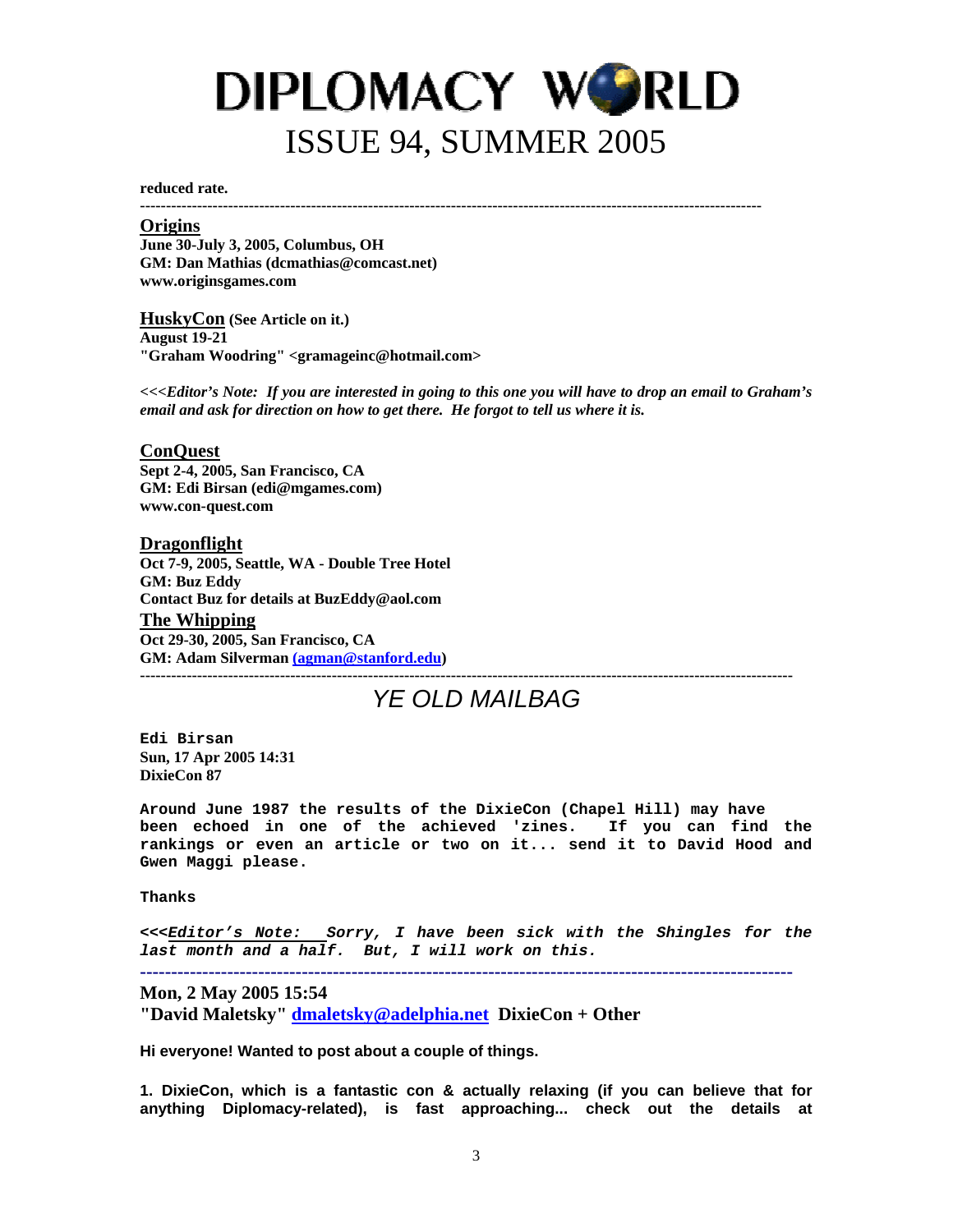**[www.dixiecon.com](http://www.dixiecon.com/). The site explains how ungodly cheap the lodging already is, and if travel cost is your sole concern, I can potentially be talked into driving, much as I'd like to avoid it. Furthermore, if you do find yourself able to fly to the DC area, your transit to & from Dixie from there can be facilitated pretty easily with a little advance planning... & frankly I'd prefer not to drive. So if you have the free time come on down to Dixie, you'll be glad you did!** 

#### *<<<Editor's Note: Dixiecon for 05 is over now.>>>*

**2. In the interest of starting some house games again, I'm willing to host at my place in Rockport... now that the weather is warming (slightly) I've been motivated to clean out the nightmare situation winter helped me create in here. I won't have a date in mind, though, until it crests over 70 degrees (because I'll still be unmotivated), so if anyone has a preference for a particular weekend please pipe up so we can put something together!** 

**3. If anyone wants to talk to someone about this year's World Diplomacy Championships in Washington, D.C., July 29-31, about anything, please share it with me if not the entire list. New England will be providing, I think, a record-breaking amount of travelers to this event, so if you ever wanted to jump on the travel-to-a-Diplomacy-con bandwagon now would be the time... furthermore, I intend on making an extended trip out of it for various reasons, so if anyone has broader travel plans than simply the dates of the con I can potentially make myself available to drive around with them, invite them to stuff I'm doing or know about, etc... aside from in-hobby friends, I have a ton of friends (not to mention my sister) in the D.C. area & am happy to help out with whatever I can.** 

**If there's one convention you don't want to miss... well, perennially I still have to say it's HuskyCon. And now that I'm going to be running the Diplomacy event at Carnage, I should add that in as well. And frankly, the WAC Con in Seattle is another con with unbelievable amenities and hospitality. And Dixie is great. And there's no reason to fail to make Massacre in our backyard. And so on. ;) All of that said, THIS particular year, the WDC will be truly a special event that overshadows all of the above... and the experience you can expect to have there will not be likely to be repeatable for several years coming. So if you can make it to DC, make every effort, you'll be glad you did!** 

**--------------------------------------------------------------------------------------------** 

**Tue, 24 May 2005 15:09 "David Maletsky" [dmaletsky@adelphia.net](mailto:dmaletsky@adelphia.net) WDC '07 Bid**

**I've been asked by the bidders to mention to the Montreal crowd in specific (this means you, Etienne!): take a look at the bid at<http://www.nwdiplomacy.com/WDC07.html>... if you find yourself able to make it to WDC this year, you can come out & support your Canadian brethren!**

**---------------------------------------------------------------------------------** 

**In a message dated 5/23/2005 9:26:56 PM Pacific Standard Time, MChirchill@comcast.net writes:** 

**Hi,** 

**Some of you already have this, but I'm not sure the attachment came through the first time, so I thought I'd send it out again.**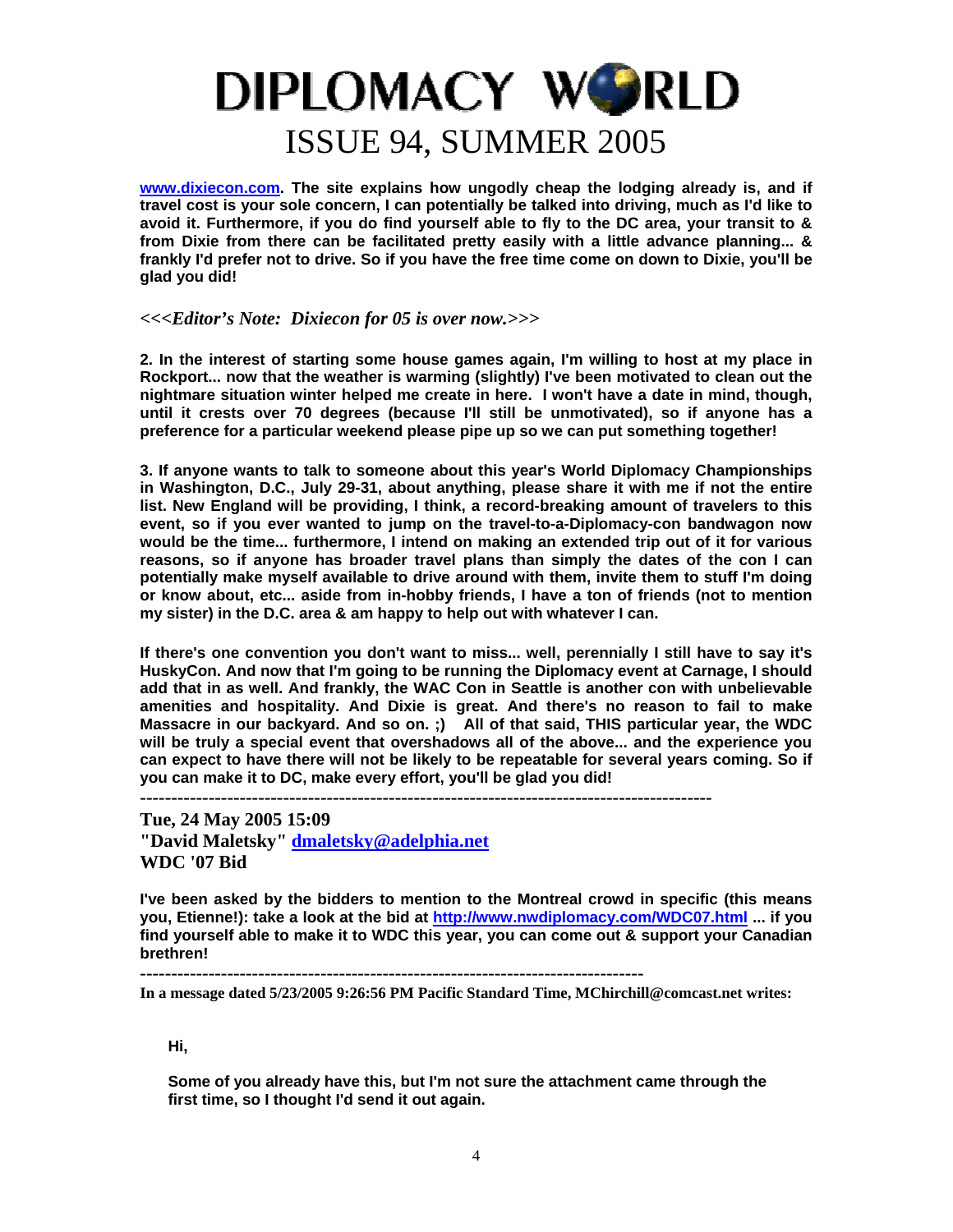**See you all in DC! - Matt Shields** 

**The PiggyBack Society for Northwest Diplomacy is pleased to present you with the following bid to host the World Diplomacy Championship in Vancouver, British Columbia, Canada in 2007!** 

**The tournament would be held from Thursday August 9th to Sunday August 12th, 2007 at the Student Union Building Conference Centre at the University of British Columbia in Vancouver, Canada. The tournament will be six rounds, with the first round starting Thursday evening, two rounds scheduled each of Friday and Saturday, and a final round on Sunday.** 

**The University is located about 10km from downtown Vancouver, at the western tip of the city, overlooking the Strait of Georgia. The site is an easy 20 minute drive from the Vancouver International Airport, from which you can catch direct flights from many major North American cities. The tournament committee plans to work with all participants to address transportation to and from the site.** 

**Accommodations are provided at the University residence halls. Gage Towers, where the Diplomacy players can stay, is about 1 block down the street from the Student Union Building where the games will be held.** 

**Standard rooms will cost \$40CAN per night for each person. The residence halls are divided into "pods". Each pod layout consists of 6 small private dorm rooms with a single bed, each connected to a common area with a shared kitchen, bathroom, and living area.** 

**The tournament organizers will be reserving a large number of pods exclusively for Diplomacy players. Players can be book rooms through the University individually, in which case you will be put into a pod with 5 other random players, or you can get together with several friends and book together so you are put into the same pod.** 

**Suites are also available in a different section of the residence hall complex, for between \$120CAN and \$150CAN per night. This, while more expensive for individual players, could be an appealing options for players who are traveling with families or who might want more space or privacy.** 

**Please try to book your rooms early, whether reserving pods or suites! Although the organizers are committed to reserving a large enough number of pods, suites may sell out early, and options for off campus housing are located some distance away and are considerably more expensive. So you can save yourself a lot of stress by booking early!** 

**Many dining options are available in the Student Union Building, depending on the day of week and time of day. These vary from more formal sit-down restaurants to fast-food/take-out places. The pub on campus is open until 2AM, Monday thru Saturday. Several options for dining off campus are also available, if one walks a few blocks. The organizing committee is also currently exploring options for catering a select number of meals during the weekend.**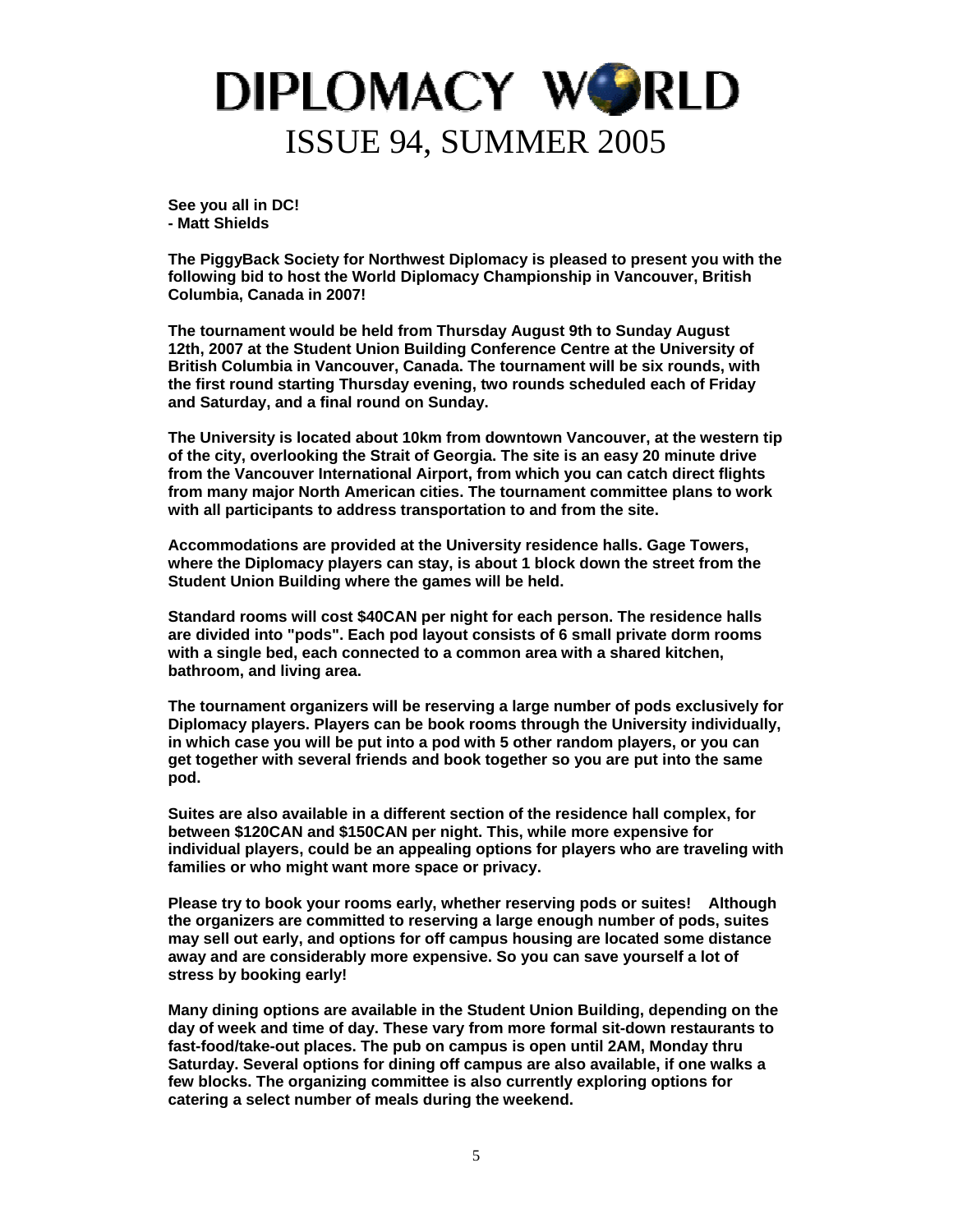**The admission fee for the event has not yet been set, but is expected to be approximately \$50 Canadian.** 

**The tournament structure will be similar to other North American events. Rounds will be centrally timed - meaning all boards will run on one clock - but there will be no hour limit or year limit on the games themselves, except as necessary to complete the final round on Sunday. The scoring system will include elements that take into account both the size of the draw, and the size of each power at game completion.** 

**The scoring system will be constructed in a way to allow players to skip a couple of rounds without significantly impacting their final score. While we encourage players to play as many rounds as possible, we also seek to accommodate both players who are unable to attend all 4 days, and who would like to take some time off from Diploming to explore this fabulous city. Plans are already being made to put together some organized touristy activities for Diplomacy players and their non-Dip-playing families.** 

**If you have any questions, please contact the organizing committee, and please remember to vote for Vancouver in 2007!** 

**---------------------------------------------------------------------------------------------------------------------** 

**Sincerely,** 

**Your Vancouver '07 Organizing Committee Nathan Barnes Mike Hall Matt Shields Washington British Columbia Oregon nbarnes99@hotmail.com spiritof67@shaw.ca MChirchill@comcast.net** 

**Thu, 12 May 2005 21:42 "Andy Bartalone" [buffalo@guisarme.net](mailto:buffalo@guisarme.net) WDC.....**

**Good Evening,** 

**I know some of you are gleefully waiting for June 1st so that you can send me an extra sawbuck for WDC. As the Treasurer I appreciate this.... I know some of you are coming, just register why don't you......:-) You can do so by sending me 40.00 by paypal, or if you want to send me a check send me an email and I will send you my address.** 

**I can think of at least 5 of you that I know are coming and haven't registered yet. So...please make our lives easier and do so.** 

**Thanks, Andy--** 

 **Every normal man must be tempted, at times to spit on his hands, hoist the skull and crossbones, and begin slitting throats" - H.L.Mencken -----------------------------------------------------------------------**

**-** 

**Thu, 12 May 2005 15:38**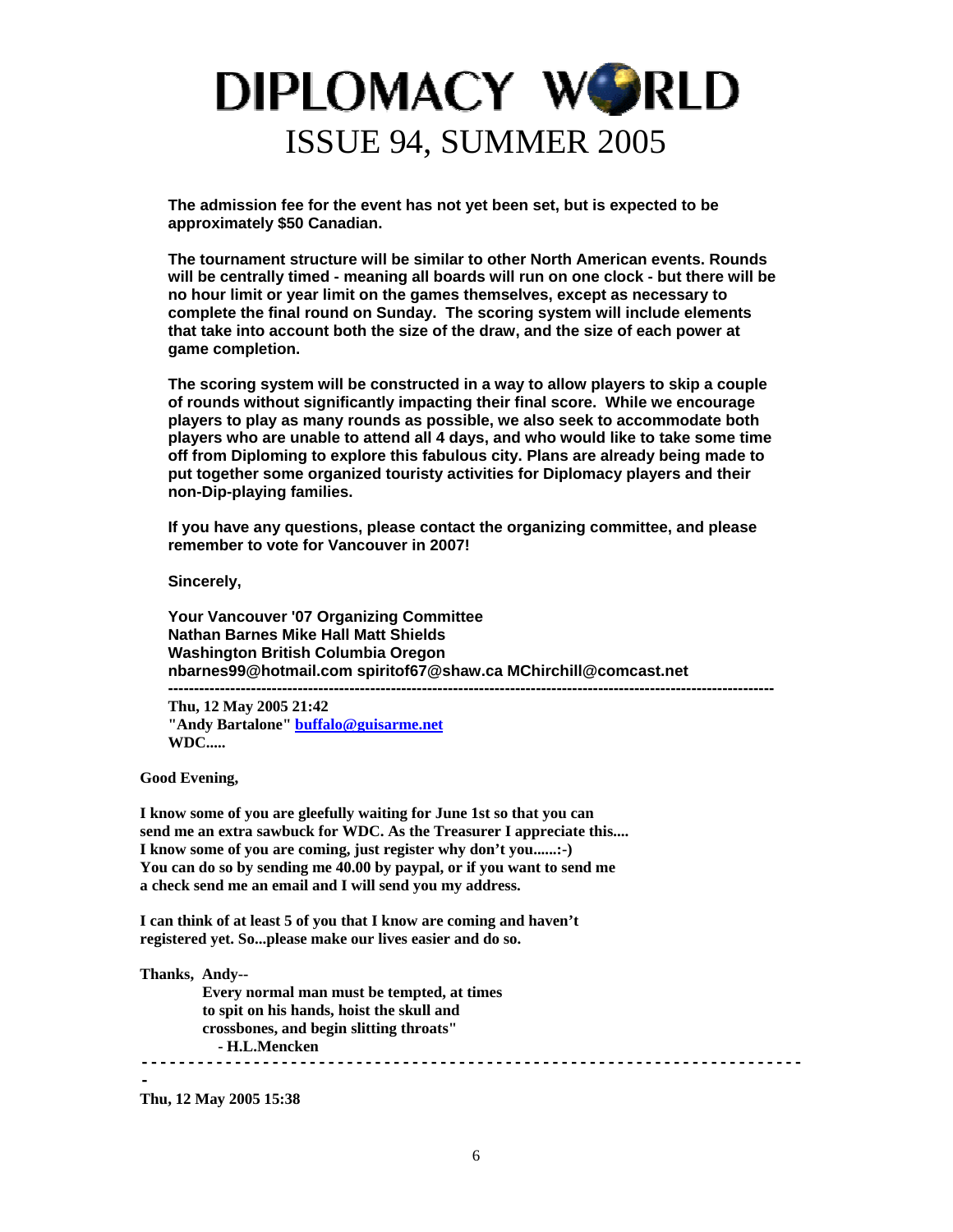#### <span id="page-6-0"></span>**[buzeddy@aol.com](mailto:buzeddy@aol.com)**

**Dragonflight Diplomacy poll** 

**Last year we had, in my opinion, a very successful stand alone Dragonflight Diplomacy tournament. I have been stalling the hotel on booking space again because I have heard from a few folks that they know they cannot play next Columbus Day week-end.** 

**I was about to pull the plug and just run something at the August convention, but I suppose it is prudent to ask if there is enough interest in a stand alone Dragonflight to commit the money to run a second.** 

#### **\*\*\*\*\*\*\*\*\*\*\*\*\*\*\*\*\*\*\***

**If there is a 2005 stand alone Dragonflight Diplomacy tournament Columbus Day week-end would you be likely to play? \*\*\*\*\*\*\*\*\*\*\*\*\*\*\*\*\*\*\*\*** 

**I would like a response before Monday morning as I intend to tell the Double Tree yes or no then.** 

**Thanks, Buz Eddy** 

**North American Diplomacy Federation website is <http://www.diplom.org/NADF/index.htm>**

*<<<Editors Note: Yeah, this is a little dated but, if you would like to let Buz know your opinion, drop him an email anyway.>>>* 

*------------------------------------------------------------------------------------------------------------* 

### **Cascade Summit**

**Mon, 25 Apr 2005 17:01 Cascade Comments "Edi Birsan" [edi@mgames.com](mailto:edi@mgames.com)**

**It would appear that there is a definite trend in the B.A.D. Ass's to attend more outside cons, after all we managed to take to Portland 6 players, which is more than what all of Oregon was able to provide. In fact the Portland group had problems outnumbering the Canadians who came down.... We B.A.D. Ass's also as group managed fairly well to spread out the country 'awards' amongst us with France: Sarah Irons, Turkey: Andrew Newmann, Italy: Edi Birsan** 

**Sarah did very well with the highest single country center count as her France had 16 centers.** 

**However, there was also another trend of note that seems to be growing... on my last board I was once again with two of our local buds: Tim Haffey (Russia) and Andrew Newmann (Turkey) to once again my Austria. Oh my my, oh the bleeding hemorrhoid. Such a collection of lies, deceptions and aggrievements, you would not believe. If I had been giving out 'poopy points' the place would have looked like a manure heap. And of course all to no avail. At the end Italy was down to three, Austria was UP finally to three, and Russia was at two as once again the perfidiousness of it all allowed everyone else to gain greatly from it.** 

*<<<Editor's Note: I believe Turkey was Buz Eddy. Andrew was Italy I think. Just for the Record. Turkey was my trusted ally until he stabbed me.>>>*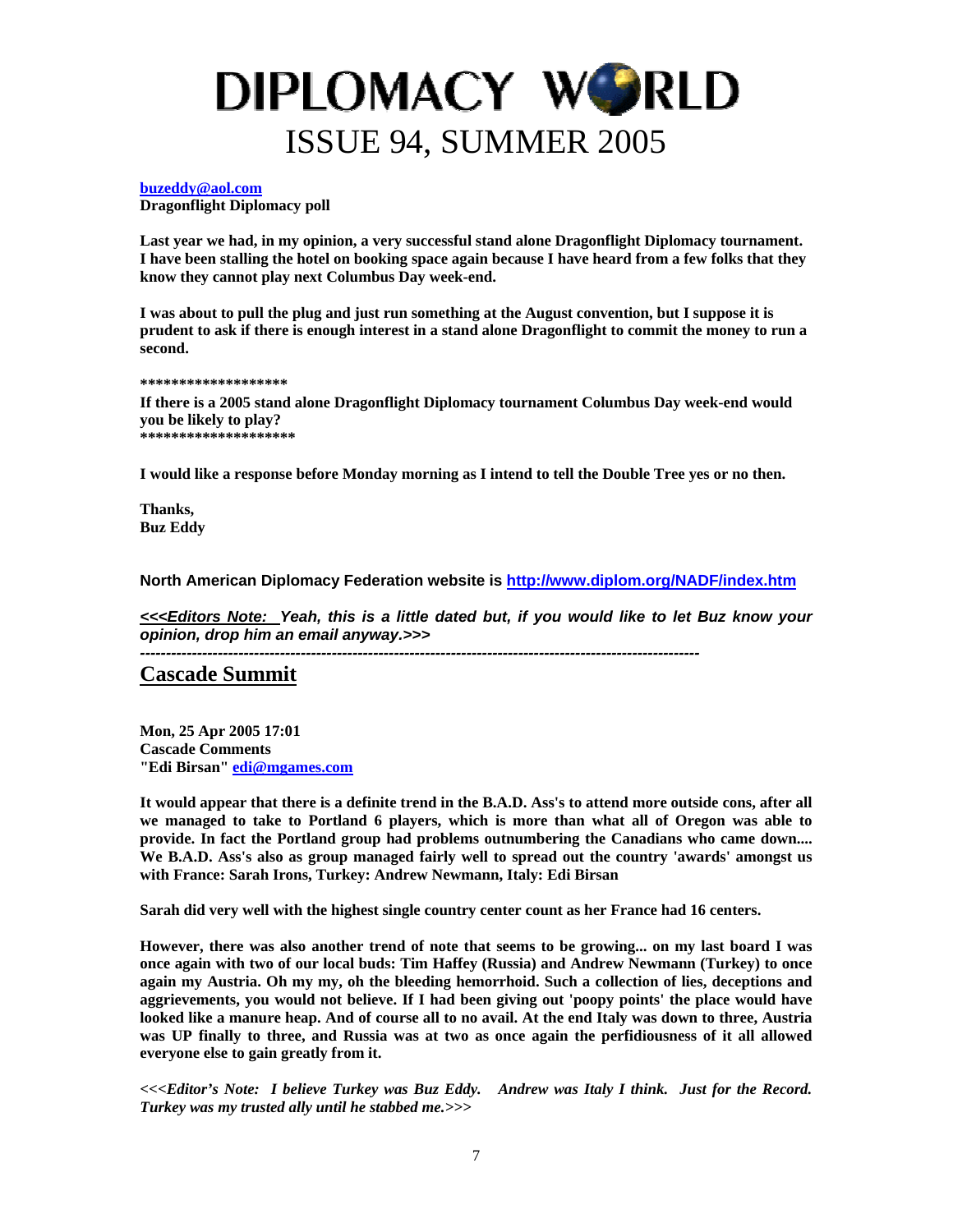**We will not even go into an earlier sequence of boards with the mutual assured destruction was practiced by fellow BAD Asses in games as Austria and Turkey, and Italy and Turkey. Names have been concealed to protect the guilty. The worst part of it is not the attacking, certainly as a group it is better to be known for fighting each other than for working together as that would be just rude. However, the quality, planning and status of the lies were so poor and crude, that it was embarrassing at times...and some of the contagion may have worn on off on me ((I'm so sorry Elliot, but you didn't hear it from me)). Many of us have to improve on the techniques of 'misspeaking' and we will have to go over this at one of the club meetings...** 

**Anyway, all of this resulted in most of us getting pounded included myself, with the exception of Sarah who wound up on the top board and came in 5th over all, then Tom Hilton at 9, Andrew Newmann at 13, Edi Birsan at 14, Tim Haffey at 18 and Elliot Olson at his first tournament winding up at 20 \*and the players choice award, out of 21.** 

**On the positive side, there was a lot of interest in the upcoming San Francisco Whipping over Halloween and we can expect several Canadians, as well as people from Seattle and Oregon to attend our own hosting of local blood letting. There was also some interesting ideas that were tried or talked about and have great possibilities for experimentation in the hobby. Some of these were:** 

**1. Running a Gunboat game simultaneously with the main rounds though at a slower turn pace. Things learned here was that we needed a GM constantly for it. We also found that it was only practical to show the end adjudicated results and maybe let the GM handle all retreats. This lead to some funny things and gets rid of all the monkey business of putting messages in your orders. I suggested a further refinement of the idea to take teams of three people and have them assigned to each country and set up a box for each country on the table with the map/pieces. Then during the course of the time period any of the three players can place orders in and a random one used by the GM. This helps prevent Mis orders, makes the game more accessible to more people, gives funnier results, and allows for the game result to be truly the result of a team effort. A much better concept than any of the current concepts of a team round.** 

**2. Elliot Olson came up with an excellent idea at one of the mass diners that in systems where there are points for a draw and points for centers, that what we could do is to, once the draw vote is passed, then the game goes for one more game year and it is the center count at the end of that year that is used for the centers. One additional suggestion was that the last year be played Gunboat style so as to avoid mass collusion and to allow for a mad panic scramble at the end. Could be something that we want to fool around with.** 

**3.Tom Hilton had an idea of tournament rankings system having classes or groups such that while you could move up and down in the class based on yearly performance, you could not drop out of a class. This is something that is going to take some more exploration and research on data to support some of the under pinning concepts which I have already started and then will present it to the rating keepers that be for their consideration and input.** 

**Some people would like to go over the games that they were in, but my masochism level is too low for such reporting. I will say that Doug Scott who was on one of my early boards as Germany to my Italy, did an excellent job and showed why he was deserving of the win...which as it turns out is his first tournament win in 8 tourney's. Well done...** 

**Edi** 

### **HUSKYCON**

**-------------------------------------------------------------------------------------------------------------------------------**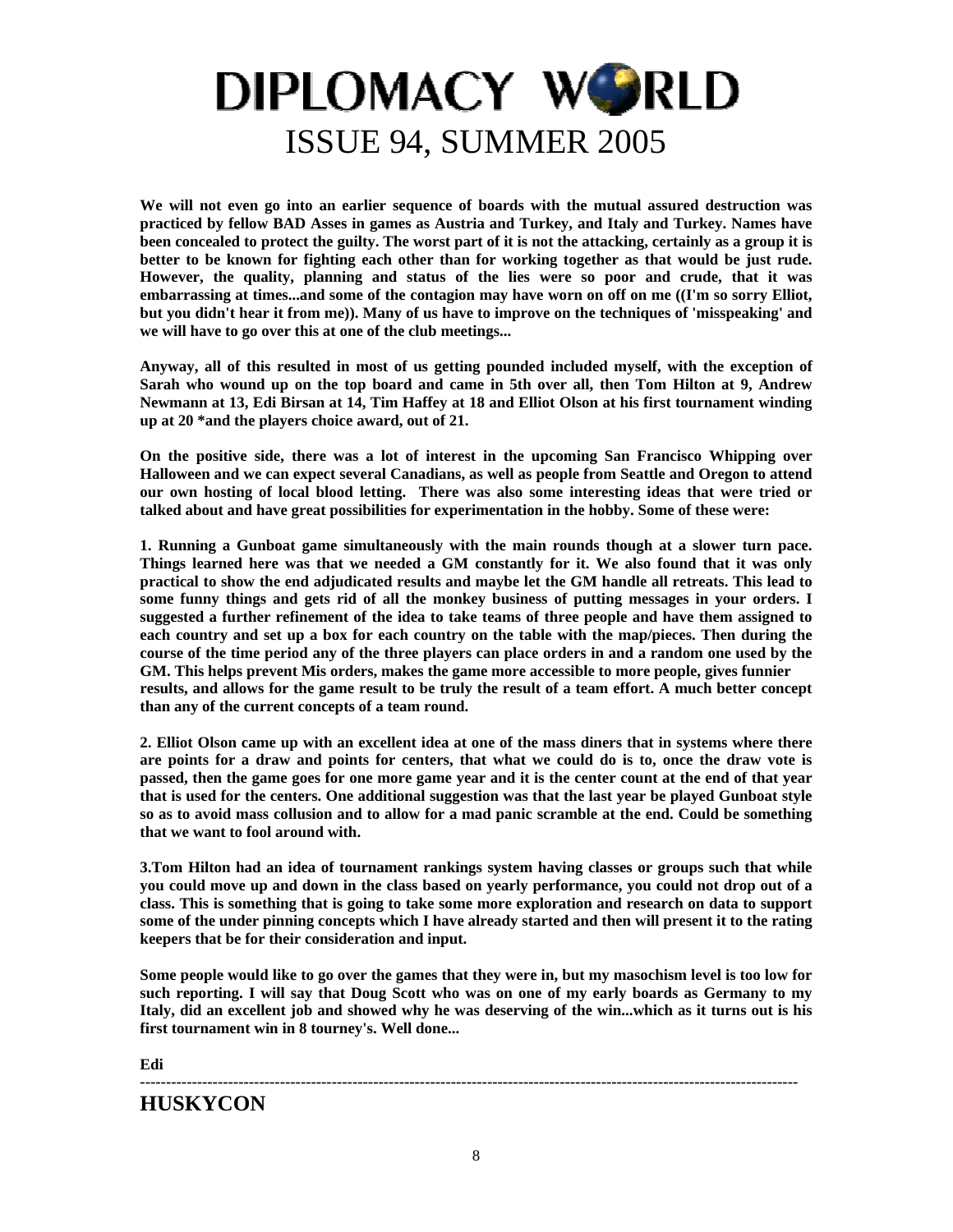<span id="page-8-0"></span>**Thu, 12 May 2005 15:00 HuskyCon 3 Announced! "Graham Woodring" <gramageinc@hotmail.com>** 

**I know you've all been waiting for it, and here it is! The third consecutive HuskyCon is coming this August!** 

**For those of you who don't know, HuskyCon first started as just a little get together of friends for Diplomacy back in 2002. Now, just three years later, HuskyCon has grown in leaps and bounds, last year we had almost 40 players and 13 boards over the weekend.** 

**Once again Chez Woodring will play host to HuskyCon; all out of town** 

**players are more than welcome to stay at my house for the duration of the tournament, and all Diplomacy playing will occur at my home. And the best part is, it's absolutely free! That's right, all you have to do is get to my house on Long Island, New York, and you can stay at my house, have delicious home cooked meals by my parents, and enjoy good times, all for free.** 

**Space is limited (about 6 or 7 spare beds), so getting a spot on a bed** 

**is on a first come, first serve basis, so hurry up and let me know you're coming! And for everyone else, sleeping bags and makeshift beds are what's in store in my carpeted basement. Trust me when I say that sleeping in my basement is not that bad, I've done it many times before, just sprawled out on the carpet (I might've been drunk at the time, but who knows). I think it's a small price to pay, when you're not actually paying anything, right?** 

**There are hotels in the area, but they all charge exorbitant prices. If you're really set on staying at a hotel, just let me know and I'll set you up. And for those of you who don't know, my family owns a giant 5 foot by 10 foot Diplomacy board that is really, really cool, as well as a well stocked collection of other games to play.** 

**A weekend stay at a beautiful, water front property? Gaming, drinking, and, well, lots of drinking? A giant Diplomacy board, you say? And, it's all free? What are you waiting for!** 

**Come one, come all! Last year we had 39 players, and over 15 people stay at my house. I want more people, more games, more fun. I challenge the entire Diplomacy hobby to try to overflow my house with people. Bring it on.** 

**Mackey aka "Graham" aka "Weasel of Destruction" Chaplain New York Epsilon Sigma Phi Epsilon Fraternity ----------------------------------------------------------** 

**Thu, 12 May 2005 20:33** 

**Sorry about that, all the alcohol and ... other stuff has killed a lot of brain cells HuskyCon 3 will be August 19-21.** 

*<<<Editor's Note: Maybe if some one sends him an email, he will let us all know where it is and how to get there.>>>* 

*The Caesar Opening* **By Edi Birsan**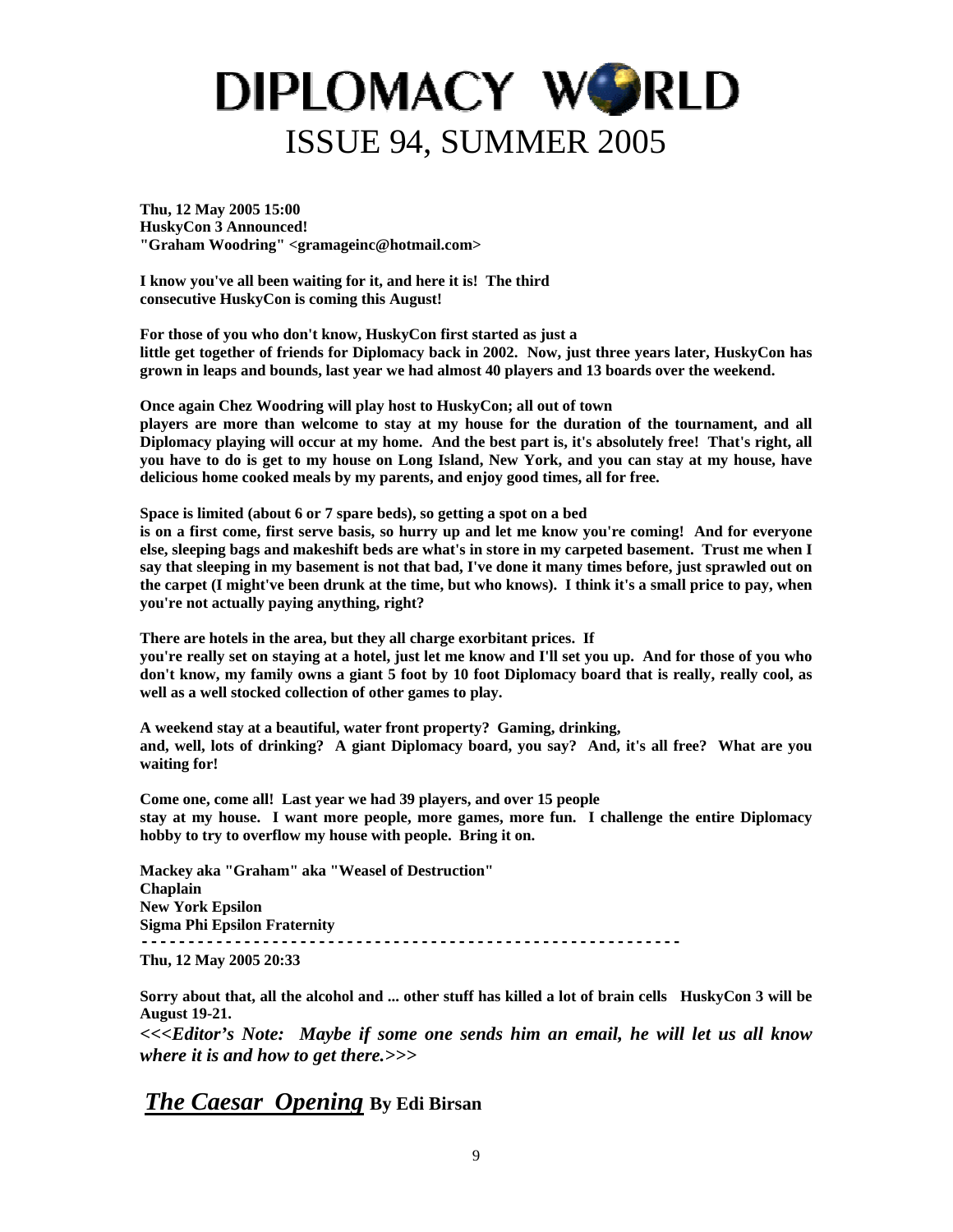<span id="page-9-0"></span>**(With thanks to Andy Marshall for EDITING)** 

**In a recent game, an upcoming young player did everything he could as Italy to convince my Austria that I should give him Trieste so that he could build two fleets to attack France. The classic flaw in the approach was that there was absolutely nothing in it for Austria and, in fact, it meant giving Italy something that would weaken Austria and replace a potential Austrian army for an Italian fleet, for nothing strategically or diplomatically useful. Additionally, knowing that he had already agreed with the French to bounce in Piedmont added an element of incredulousness to the plan. Diplomatically, there were no indications that Russia and Turkey would be fighting and, in fact, they had agreed to leave the Black Sea open without any talk of attacking the other. Nevertheless, youth sometimes persists in casting its own illusions around itself and its would-be targets.** 

**Openings do not exist as a strict tactical exercise. They rest within a strategic plan and a diplomatic framework that must be aligned to make everything work. One of the basic problems with new players is that they ignore those dynamics when they decide on their opening moves and thus will take, for example, a Lepanto approach to things when Austria is NOT on board and there are serious worries about time constraints and Russian intentions.** 

**Inspired by these issues, and having just reviewed the history of the Roman expansion into and through Gaul by Caesar and other Romans, here is a full plan for a rather unusual and mutually dangerous opening for the Austrians and the Italians to accomplish Caesar's Western March. Oddly enough, or if this was not scary enough, this plan can work also in one of the most rare triple alliances on the board: I-A-T (more on that at the end).** 

#### *Diplomatic background:*

**Absolutely critical is that Italy and Austria have to be reliable to each other and of sufficient mutual comfort that they are willing to try to pull this off. Two experts playing the alliance against a group of mixed veterans and average players is the best background for the play styles that will be needed. Lacking equal expert status then, the Austrian in particular needs to have the highest diplomatic skill for his anticipated dealings with Turkey and Russia.** 

**Further, the relations between the three western powers have to be brought up to a level of chaosminimally, Germany opening against France directly into Burgundy either as part of the Spring 01 attack or at the least as part of a Fall 01 follow through. England being in the Channel with hostile intent can also replace the German role in the west. Both of them going after France is ideal.** 

**In the east, Turkey needs to be engaged with the Russians. Going to Armenia and bouncing in the Black Sea may appear ideal, but as you want the Turks to build an army and go slow, then having them move Smyrna to Constantinople is probably the real ideal. Slipping into the Black Sea with Russia moving to Rumania may be tempting if there is an I-A-T triple alliance, but a slow deliberate moving Turkey is much better for this plan than an explosive one.** 

**Russia needs to be a reactive player in that he is willing to switch sides, and be encouraged or even directed to change his role in the balance of power as the opening game shifts. This will be critical to the Austrians if they plan to dominate the East as Italy goes to dominate the west.** 

**The integration of the Austrian fleet in the western campaign and the Italian army in the northern campaign also opens up a lot of diplomatic options for causing chaos amongst the remaining players as time goes on and for causing the alliance to be considered as less dangerously linked than it is.** 

*Strategic Concept:*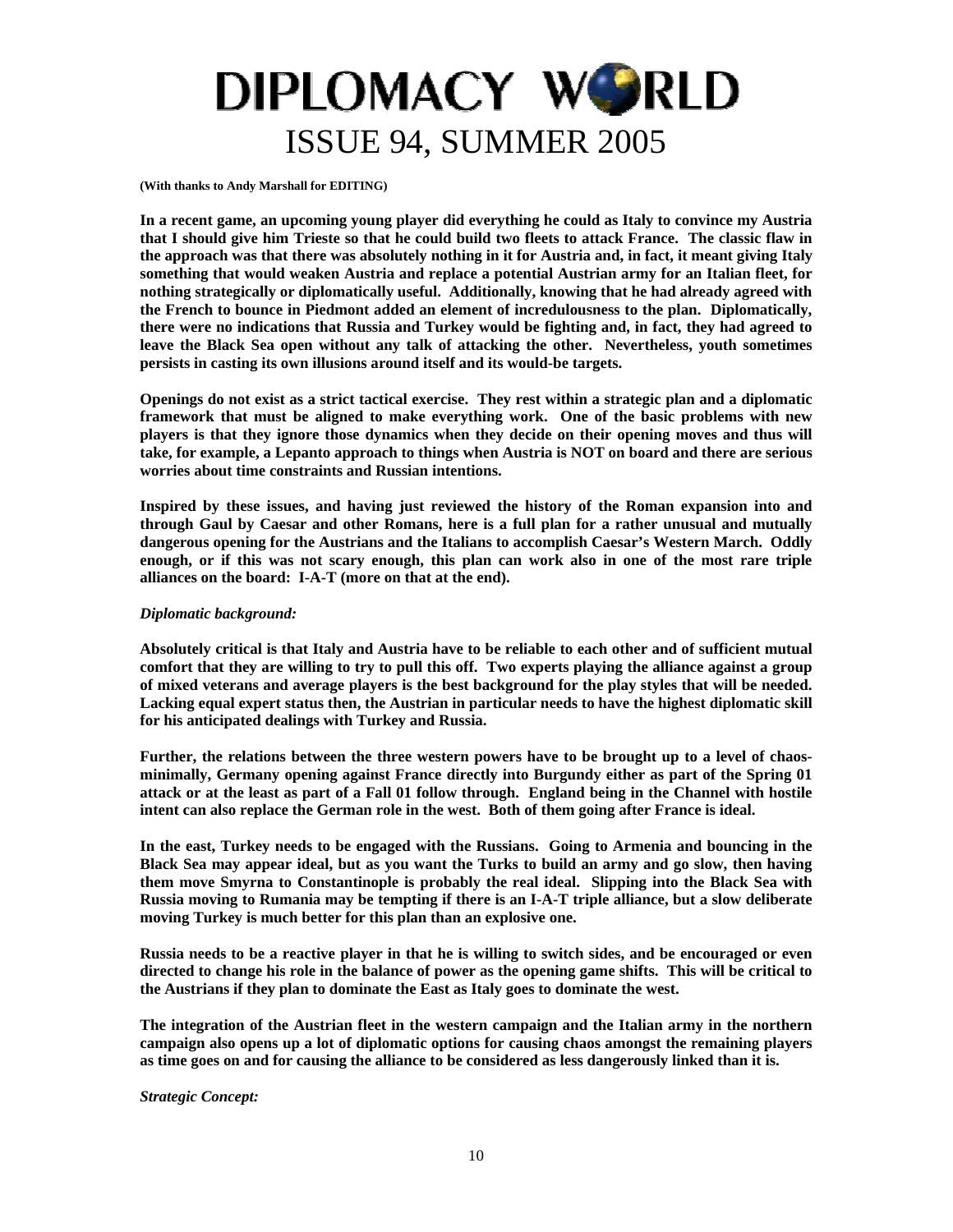**The idea is to destroy France in the West and get allied fleets into the Mid as soon as possible. Russia is to be weakened in the East by the Turkish attack, so that the Austrian has the option to put the game into the middle period, by turning on the Turks and bringing the Russian on board (after his southern fleet and Rumania have been lost), so that the Russians become the northern fleet builder and secondary alliance member (alias puppet).** 

**This will tip the western front wars combined with the Fleets breaking through the Mid Atlantic. Russia could also provide the one or two critical armies in the center when the Austrians join in a mass attack on Germany from the east and the Italians move through France to the lowlands and then to England (just as Caesar did).** 

**Strategically, the Turks can be brought in by the Italians as a triple alliance (an unknowing client state), being sold on the idea of building armies with the classic division of efforts of Fleet (Italy) vs Army (Turkey) powers, and that, in the middle game, the Austrians will be between them. This of course gives the Italians a flexible fallback plan if the relations with Austria are not as smooth as hoped. However, this is what the superior diplomatic skills of the Austrian player are relied on to prevent.** 

#### *Tactically:*

*Overview***: The Italians give up the idea of going to Tunis in order to get a fleet into the Gulf of Lyon in the Fall of 1901. This is why the Italians get Trieste. Also, in the Fall of 01, the Austrians move their fleet to the Ionian and shift their armies to the south. The Austrian fleet then goes from there to Tunis to make up for the loss of Trieste and becomes the third alliance fleet able to force the Western Med in the Fall of 02, under most circumstances. Additionally as the alliance advances, the Austrian fleet becomes a vital support unit and an alliance insurer just as the Italian army in the East moves up along the German border to the Russian front doing more or less the same sort of thing.**  *Options***: Italy must be in Piedmont in the Spring and has to decide how to play the Fall 01 response** 

**to the French opening depending on what it is. With full hope of getting Trieste, Italy can (if the French are in both Spain and Burgundy) support Spain to Marseilles in the Fall of 01 for the hysterical pulled offsides trick to defeat a self-bounce.** 

**If the German is in Burgundy in Spring 01, the Italians could support the Germans into Marseilles with the knowledge that he will be ejected by the Italians in the next move, or he could try for two builds and go for Marseilles himself. If Italy gets two builds then he builds Fleet Rome and Fleet Naples and plays Fleet Rome to Tuscany in the Spring of 1902.** 

#### *The Details:* **Spring 1901**

**Austria Fleet Trieste to Albania Army Vienna to Trieste/Budapest Army Budapest to Serbia** 

**Italy Fleet Naples to Tyrrhenian Army Rome to Venice Army Venice to Piedmont Fall 01**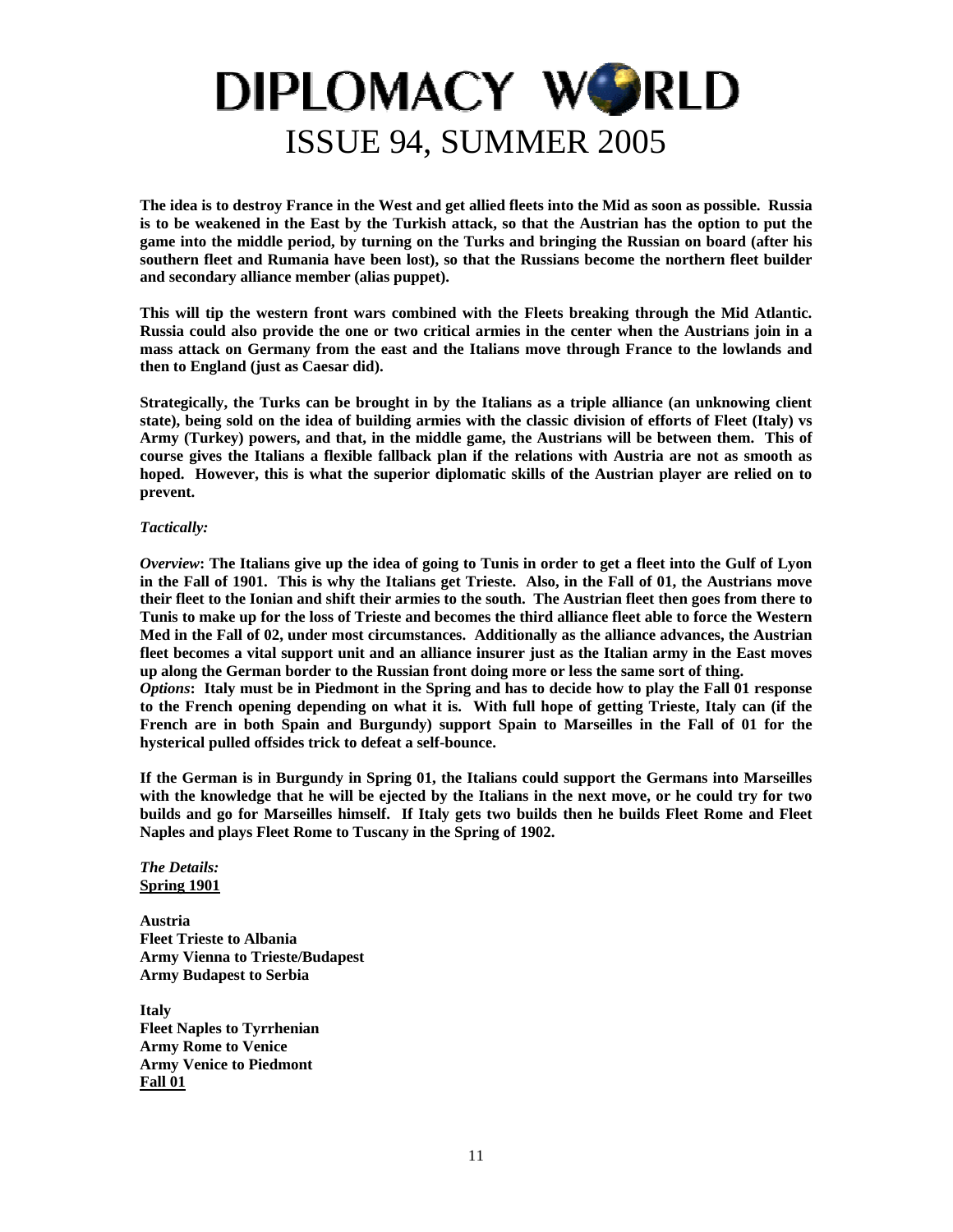#### **Austria**

**Fleet Albania to Ionian Army Trieste/Budapest-Serbia Army Serbia to Greece** 

**Italy Fleet Tyrrhenian to Gulf of Lyon Army Venice to Trieste Army Piedmont (deals with Marseilles however)** 

#### **Winter 01**

**Austria Build Army Budapest** 

**Italy Build Fleet Naples** 

#### **Spring 02**

**Austria Armies Greece/Serbia/Budapest deal with the East Fleet Ionian to Tunis** 

**Italy Fleet Naples to Tyrrhenian Fleet Lyon/Army Piedmont deal with Marseilles** 

#### **Fall 02**

**Austria Fleet Ionian support Fleet Tyrrhenian to Western Med** 

#### *The Dangers:*

**There are mutual periods of danger here. At the first step the Italians in Fall of 01 could go to Tunis and take Trieste, moving Piedmont to Tyrolia. However, this would be done at the expense of having to face the Austrians in the Ionian with an army potentially in Greece that could be convoyed into Apulia and other rude places. Likewise, the Turk, who was on board at the start, has to be clued in that if the Italians double cross the Triple alliance then they have to build a fleet in Smyna and move so that if the Austrians land an army in Apulia or are bounced out of the Ionian they can follow up. There is also a danger that Turkey will go vulture on Austria rather than balance the power relations; this is another reason why Austria has to have a high diplomatic skill.** 

**The second critical phase is the Spring of 02 when the Austrians can deliver a devastating stab on the Italians by convoying Army Greece to Naples and moving on Trieste, as the Italians move Army Trieste to Tyrolia. This has the potential to cripple the Italians, but again, the Turk can play the critical balance role, moving on Greece from Bulgaria and trying to cut a deal with the Russians for peace against an explosive Austrian set of gains. This is also where the fact of a 'reliant' Austrian player is critical to the survival of Italy.** 

**The third period of danger is when Austria must decide either to make this a real Triple alliance with**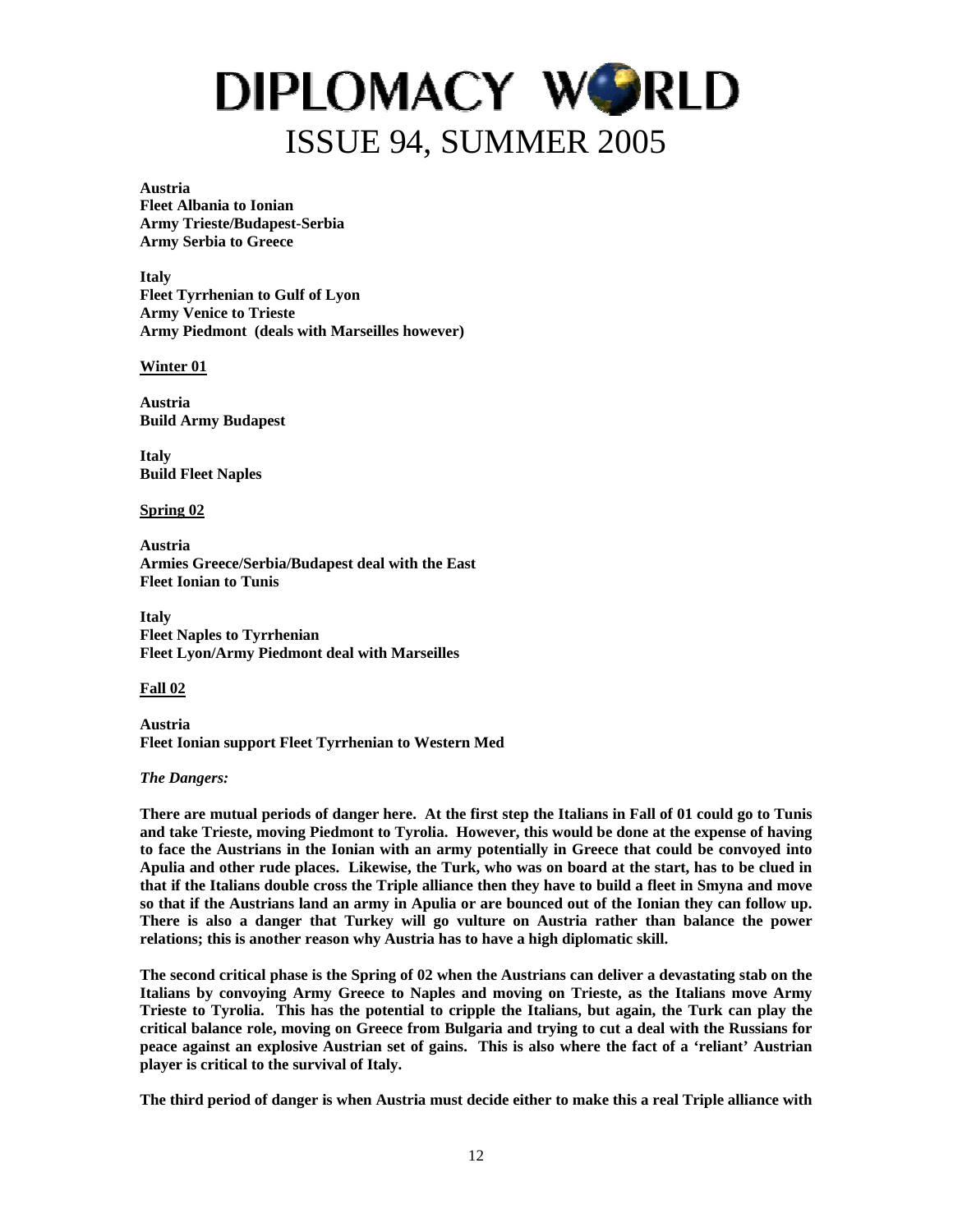<span id="page-12-0"></span>**Turkey, swinging north and around to Germany (which might work best in a tournament game that ends in 1907-09), or as probably the preferred plan, to attack Turkey while Russia is still around and will become the secondary ally of the Austrians. Bad timing by the Austrians and Italy is in the driver's seat.** 

**The fourth period of danger is the transition in the west. The Austrians need to avoid having their fleet stuck in a front line corner for too long, such as North Africa, and tempt the Italians to stab as the West collapses faster than the East. The Italians may be getting substantially more builds than the Austrian, in which case the Austrians have to retake Trieste to even things out; this returns the border to an occupied zone of tension.** 

**Maybe because of the dangers and the unusual aspects of the opening and its restrictive diplomatic framework, Caesar's March may be as rare as the original brilliant campaign in Gaul, but there you have it, one more openin**g **for the arsenal**.

#### -------------------------------------------------------------------------------------------------------------------

### **Team Diplomacy A Gunboat Approach? By Edi Birsan**

**Traditionally the method of approaching a Team Event in a Diplomacy tournament is to have a group of players create a team name and then in one of the rounds of the tournament there is a designation that it is 'the team round' and everyone goes to their individual board with the sum of the scores for that round being compared on a team basis as well as being credited to the individual. Sometimes there are 7 player teams each player assigned to a specific country. Sometimes rather than a single round as the team, the sum of the event's results for the team members is declared. All of these approaches as far as I am concerned, have a fatal flaw: the product of the individual game is not the result of a team effort, it is the result of an individual effort. Even in the cases such as Baltimore where 'cross boarding' is allowed, or at ManorCon where team captains can go between boards, the real result is still the effort of the individual.** 

**One of the major constraints on the team concept is that the individual tournament events are held typically over a Friday night, all day Saturday and half a Sunday and most players given the choice of playing in an individual game or sharing one game with a group will select the individual game. Time constraints cause priorities and after all Diplomacy is at its core an individual egocentric game ride. So what do we do?** 

**At a recent event in Oregon a Gunboat game board was set up on the TD table. Seven players volunteered in secret and were assigned to the game. During the course of the regular individual rounds, the players would slip the TD a set of orders for the game, which proceeded at about half speed. Certain mechanical issues came up and it was a learning experience all round. However, it was the basis of what may be a good experiment for some of the events that have enough people to want a different concept in team games. What I suggest is the following:** 

**There are 3 player or more teams.** 

**There is a Gunboat board set up.** 

**In front of the board are 7 boxes for orders for each of the countries.** 

**Any of the Team members (or all of them) can put in orders into their team's box.** 

**The TD selects at random one of the multiple sets of orders and adjudicates the game.** 

**The TD makes all the retreats unless the player in his orders indicates a conditional retreat.** 

**There is no posting of the actual orders, just the final position and what season the orders are do for…some may want to post the supply center chart with the builds and removals needed.** 

**The game is played at half speed during the entire convention so that each season takes a full year of**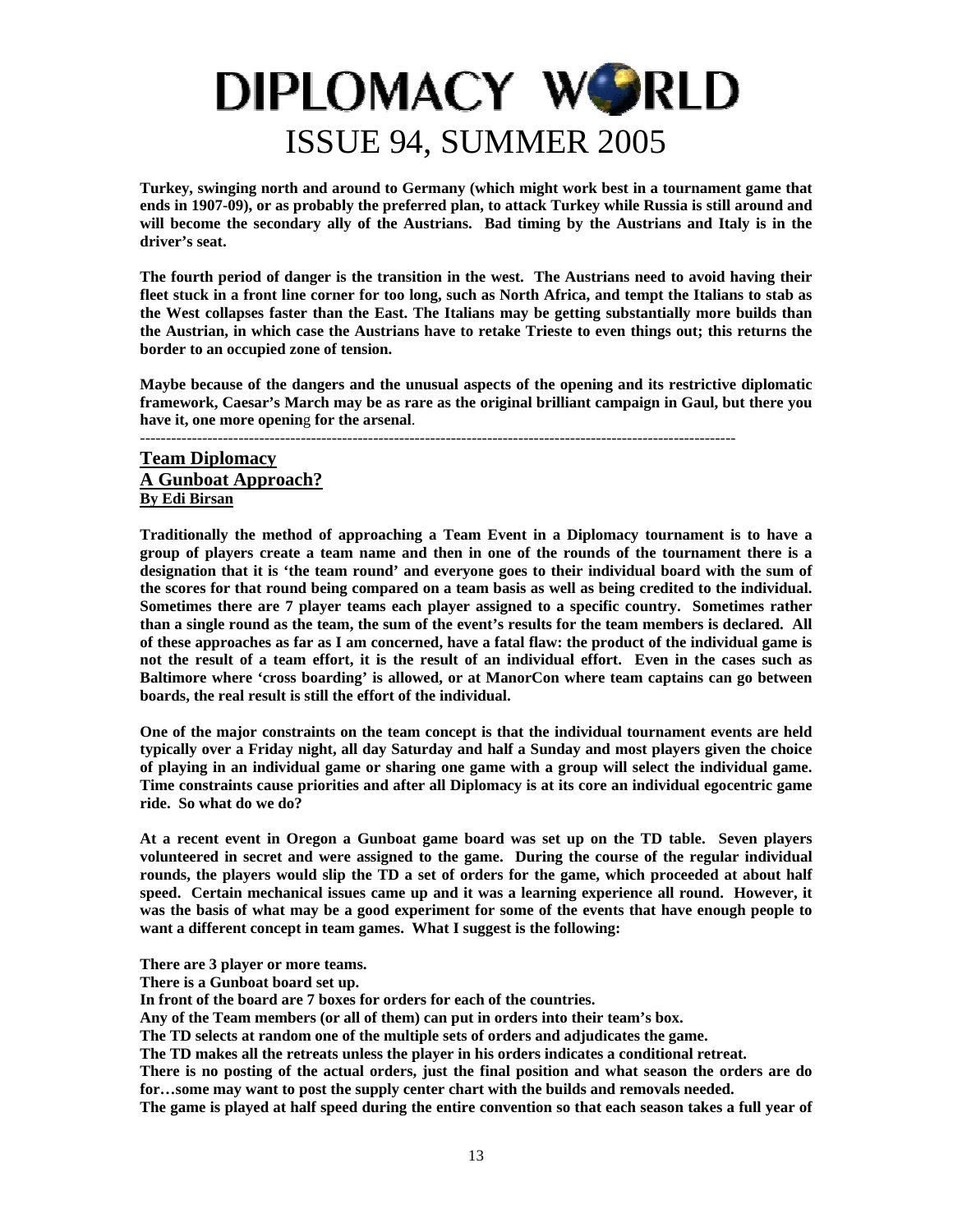<span id="page-13-0"></span>**the individual time limits when using a central clock which appears to be the norm these days. The team members can work out amongst themselves if they want one player to take care of certain periods or all of them.** 

**By allowing all members to put in orders, you reduce the No Moves Received possibilities. You also allow for the team members who may become more involved in their individual game to shove off responsibility, as it is needed to someone else in the team as the tournament goes on.** 

**The most important thing is that product of the Gunboat game then reflects the actual combined work effort of the team.** 

**This could be expanded; to allow for the Team Game to be a regular game going at half speed with all the players allowed to talk to each other during their individual games. This again allows for the teams to assist each other in the order writing duties and the diplomacy. For example, one variant would be that in a three player team, one player is responsible for 1901-1903, the next to 1906 and the final to 1909 when the game must end. Most people do not want to be distracted from their regular games, however a three year 'double up' at half speed is not exactly taxing anyone's ability who is in a 'serious' tournament such as an EDC or WDC. Further it allows for the players in the team who get pounded early on to make a greater contribution to the team effort game and thus provide a balancing of playing the game of Diplomacy.** 

**What do you all think?** 

### **-------------------------------------------------------------------------------------------------------------------------------- Diplomacy: The Challenge of Playing Germany Part 2: Opening moves and Tactics.**

**by Timothy R. Haffey, Sr.** 

**The truth of the matter is that there are a lot of possible openings for Germany but, only two or three have any chance of being used in most games. First you must understand that in the two most common openings, A Ber goes to Kie and A Mun goes to Ruh. The difference is where the F Kie goes.** 

### **Denmark Occupation**

**Here the F Kie goes to Denmark. (A Mun-Ruh, A Ber-Kie, F Kie-Den.) The intent, or at least possibility, of this move is to bounce Russia's Fleet into Sweden. This can be consider an anti-Russian move. But, it can also be used for leverage in diplomatic discussions with Russia. Find out what he is willing to promise you to get into Sweden without opposition. Also, be aware of a sneaky little trick where Russia teams up with England where England attacks Denmark and Russia goes to the Baltic Sea. You go to Sweden and England gets Denmark with Russia in the Baltic. Not good.** 

**A Ruh can be used to support A Kie-Hol in Fall 01if you think England will try to bounce you there. Or, support France or England into Bel in exchange for an alliance. Trying to take Bel your self is not advised. Even if you got it, it would just make you a target for everyone around you as the only six center on the board. You scare everyone to death and they all jump on you. Let France get six center and get England help you fight the "big guy". However, if France moves to Burgundy you must, I repeat, must move A Ruh back to Mun and you affect on Belgium will be no existent.** 

**Holland Occupation. (A Mun-Ruh, A Ber-Kie, F Kie-Hol.) If you are not interested in bouncing Russia in Sweden, perhaps due to the fact that you already got some concession from him to allow**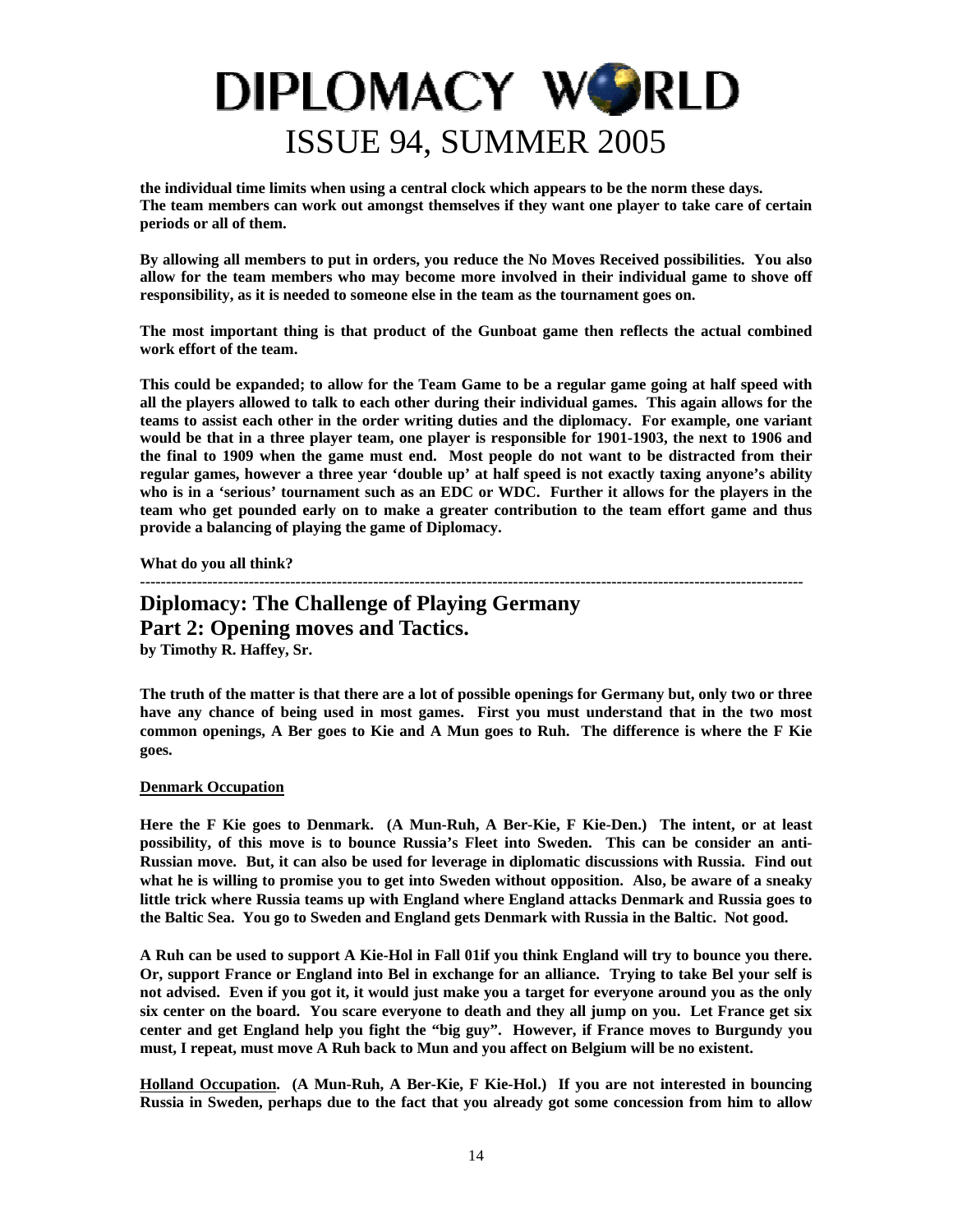**him to take it, then, by all means, move the F Kie-Hol. Your A Kie can take Denmark in the Fall. This move provides a much stronger position concern Bel. You now have F Kie and A Ruh to provide support for someone to go into Belgium. Even if France moves to Bur and you have to move A Ruhr back to Mun, you can still offer England support into Bel from Hol in exchange for an alliance. With such an offer England is much less likely to try and move to Denmark for a bounce in the fall. Unless I have a really hostile Russia, I prefer this move to all others.** 

**Burgundy Bounce. (A Mun-Bur.) You should only make this move when you are pretty darn sure you have a hostile France moving to Bur. This bounces him back into Paris. However, he can support himself into Bur anyway with A Mar. But, you will have to move back to Mun anyway if you move to Ruh and he moves to Bur so try for a bounce. If you misjudged him and you get into Bur, oh well, so much the better. Now you have something to talk about.** 

**A word about the so called Sealion Opening. Same moves as for Denmark Occupation. Frances joins force for an attack on England. France opens with F Bre-English Channel, A Par-Gas and A Mar-Spa. In Fall 01 France is suppose to support German F Den-North Sea. Then go from there. I tried to work this out with France when I was playing in a game as Germany. France went to the Eng alright but, he then stabbed me and supported himself into Bel. When I tried it in a different game as France, Germany stabbed me. So, I do not have a very high regard for this opening.**

**--------------------------------------------------------------------------------------------------------------------------------** 

### **Diplomacy World Interview: Jim Burgess (DW—JB) Interviews Sascha Hingst (SH) & Julian Ziesing (JZ): The Challenge of Playing Germany**

*DW—JB:* **This is a little unusual in that I am interviewing two Germans at once, but the focus of the Diplomacy hobby at the moment is turning its eyes toward Germany. The German Diplomacy group has taken over the Diplomatic Corps web site (mostly Sascha Hingst) and is hosting World DipCon (mostly Julian Ziesing) and so I am taking this opportunity to interview both of them together.** 

*SH:* **OK, some Bios: I never even heard of the game Diplomacy until someone started an email game on the Apolyton forums (a website dedicated to the game of Civilization). That must have been around... 1996 I think. I played a few PbEM games, found other websites for Diplomacy, and ended up on a board with Cyrille Sevin** *((Two time WDC World Champion))* **one day. When we realized we were both living in Germany, we met. He convinced me to come to Paris for the WDC where I played my first ever FTF game. From there on I just couldn't stop ;-)** 

*JZ:* **My Dip Bio: After my first brief encounter with Diplomacy at school, without actually playing myself, my brother showed me the DEAC website where I played my first games with a judge, rather unsuccessfully ;-) That was in 2000. One year later I found [Ludomaniac.de,](http://ludomaniac.de/) a platform that does not only offer standard games and lots of variants with human GM and a website for each game, but also a large vivid community. I felt at home there. Together with 2 other players I founded the German Diplomacy League in 2003, a league-like perpetual diplomacy tournament that attracted more than 60 players and still keeps going [\(liga.ludomaniac.de\)](http://liga.ludomaniac.de/). At that time I got more involved with the organisation/administration of the [Ludomaniac.de](http://ludomaniac.de/) website and community. It was also the year of my first ftf tournament, the German DipCon in Waldkappel. A fantastic experience! One year later, in 2004, I organised the first ftf convention in Berlin, BerliCon, with 40 players. BerliCon was German DipCon in 2005 and will host WDC 2006. In between I organised a NoPress pbem Team Tournament (U-Boot-Cup), created a new tournament system for the German pbem Championships (DM) and founded a dip magazine (***die tatz***). This spring I succeeded Sascha as the vice president of the German Diplomacy Association (DDB). FTF and pbem play are equally interesting to me.**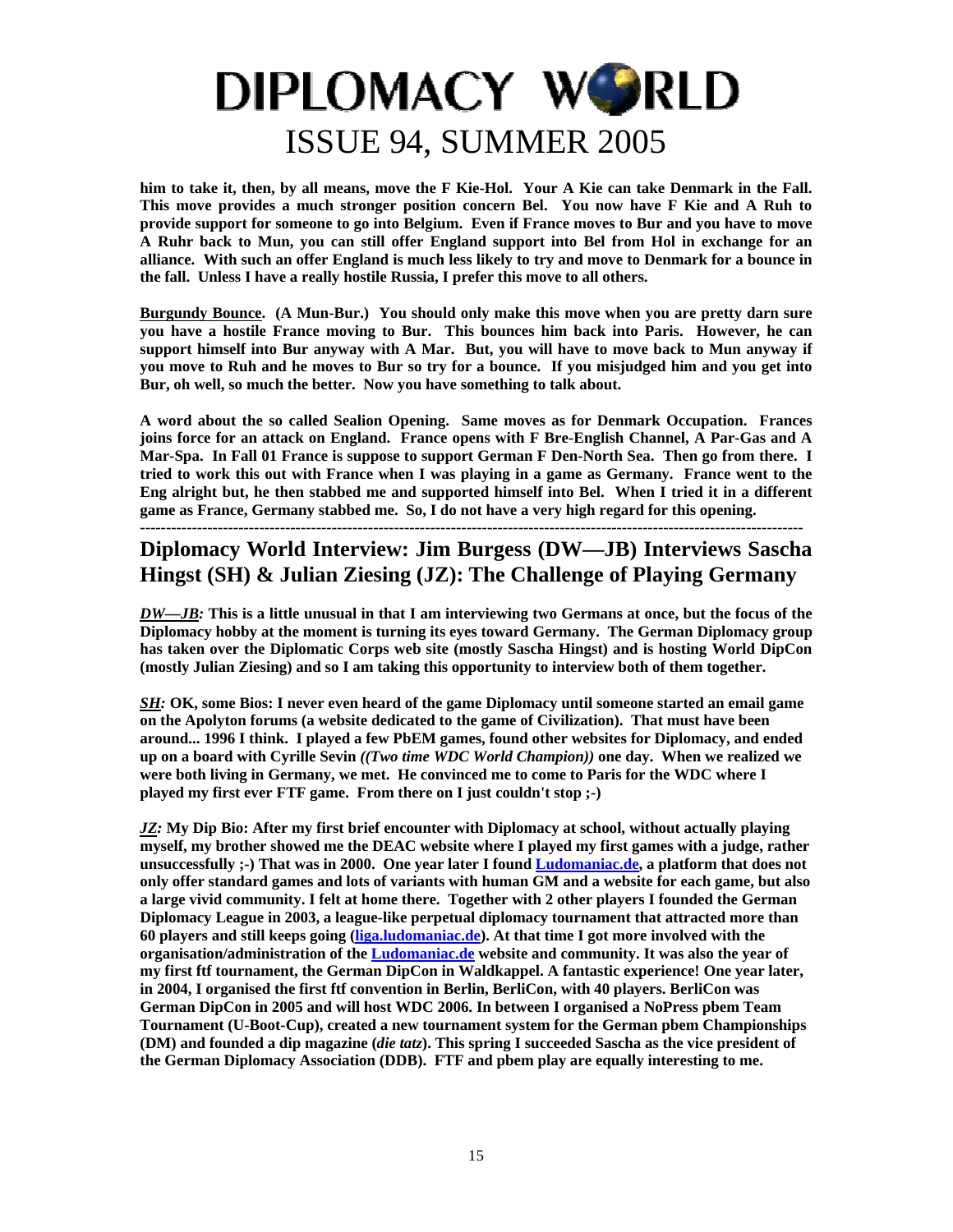*DW—JB:* **What is striking about what both of you have said is how fresh and relatively new you both are to the hobby, and how new many of the German players are, but also how you've all jumped into the hobby with both feet and are one of the most vibrant parts of the hobby in the world now. As this summer's World DipCon in the US approaches, people are starting to think ahead to the next World DipCon, can you all give us the basic particulars of dates, location, etc. starting with your Web Site (which I believe is still<http://wdc.diplomacy-bund.de/index.php> so don't bother repeating what we can see on that fun site)?** 

*SH:* **Julian will have much to say here, but when I think of WDC 2006, what I'm looking for most is the atmosphere. Those who have been to the EDC in Germany will know what I mean: we play and live in the same venue, we spend a weekend together. In Berlin, that venue will be our own hotel in one of the hippest parts of town, with many bars and clubs close by. Of course we have enough space to play other games, or just hang around and talk and have fun. And if the weather permits, we'll even have a BBQ. In Germany, we like to think of ourselves either as powergamers (Edi or Yann would fit in that category) or fungamers. In Berlin, there will be something for both groups.** 

*JZ:* **You are right about the website. We will keep it updated all the way up until August 2006 and we will publish results, pictures, etc. there afterwards. You will find everything you have to know: how to get to Berlin, registration, accommodation details, costs, who is already registered, schedule, scoring system, tournament rules, Berlin Berlin Berlin, tourism, nightlife, public transport, pictures, and organizational contacts. The tournament will be August 4th - 6th, 2006, that's Friday to Sunday, with 1 or 2 rounds on Friday, 2 on Saturday and 1 on Sunday. Many players will have arrived already on Thursday the 3rd and use it as a get-to-know-each-other and gaming night. It will be no problem to spend a week or so in Berlin for a holiday once you've made your way across the ocean, or to stay a day longer because of your flight time. We will be happy to arrange it for you, possibly at the same hotel. We will stay and play at the "Hotel 4 YOUTH" right in Prenzlauer Berg, the most exciting quarter of Berlin. It's kind of multicultural Bohemian. You step out of the door and find yourself surrounded by student pubs, cafés, Turkish vegetable shops and night clubs. The hotel itself however is very quiet, and we will have it all for ourselves. If you'd like to stay some place different, e.g. at a 5 star hotel, just drop a line and we will help you find it.** 

*DW—JB:* **I want to emphasize up front your commitment to the cheap price of 100 Euros for the fee that includes hotel and con registration, and we are looking forward to you being the great hosts that we expect, but I keep coming back to that Berlin nightlife, will be allowed to sleep at all??** 

*SH*: No. :-) OK, on second thought, you may. After all, we rented an entire Hotel with very nice **rooms just for that purpose, haven't we? And you need to be fresh for the sightseeing tours we will organize over the days. Did we tell you about those? The idea is to show you different sides of Berlin. There's the tourist Berlin, the one everybody sees. But there are other Berlins. Some that we are proud of, like the coolest nightlife and most fashionable shopping. And some that we're not so proud of, namely the ruins of what was the capitol of the "Third Reich" If there's interest, we will organize tours for you. Oh, and yes, there's the games ;-)** 

*JZ:* **It will probably cost even less than 100 Euros because we rented the whole hotel. We just have to**  make sure that enough people are coming ;-) The idea is that with small rooms with 4 beds max, **gaming rooms downstairs, plus walking distance to the city, everybody can decide for themselves how long they want to stay up playing or going out. You are free to stay out all night, but you will always find your way back to the hotel and to your room easily. I mean, it can be exhausting to play 2 rounds on one day, especially with so many good players around ;-)**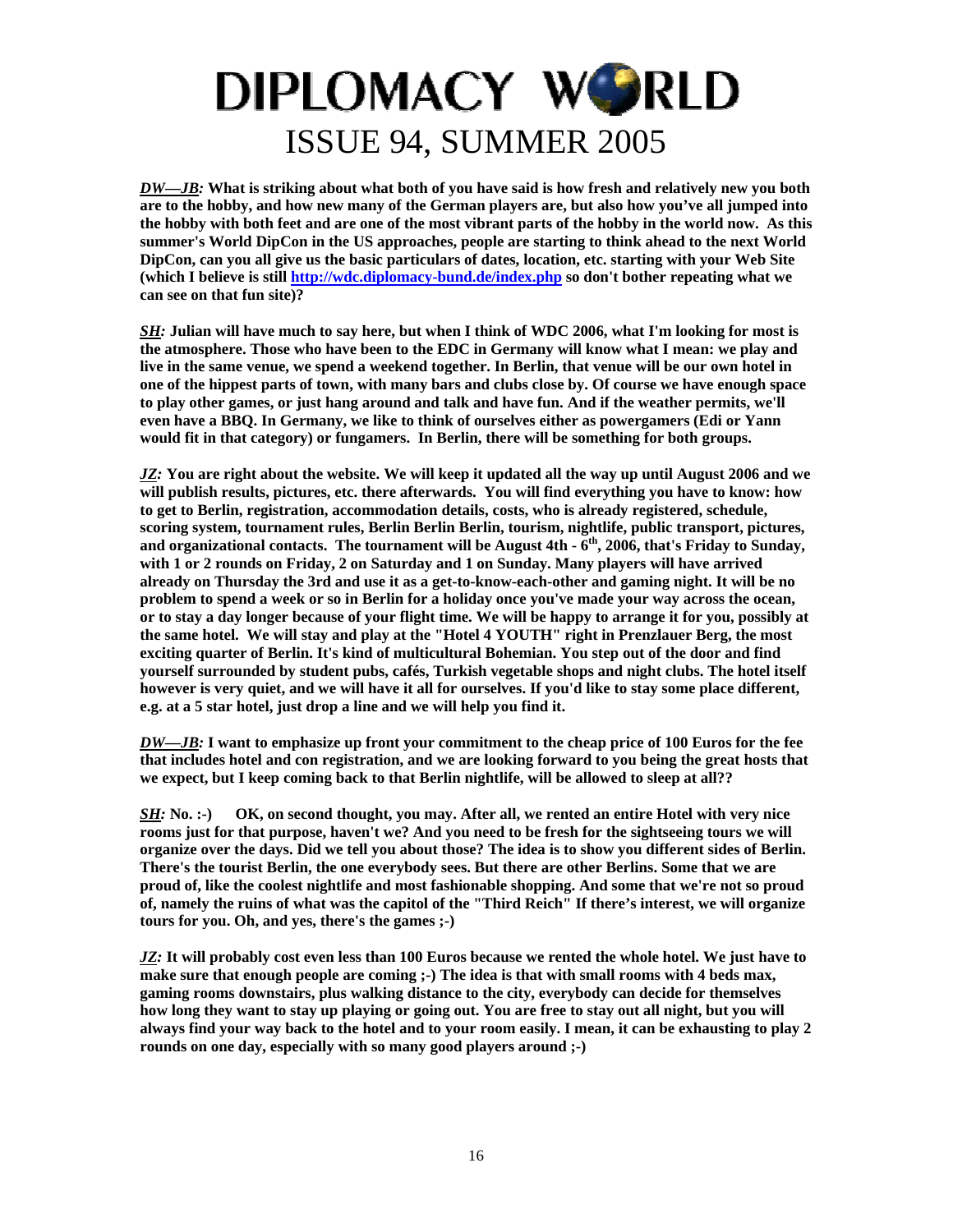*DW—JB:* **Though it is somewhat of a boring question, some people want to know what the scoring system will look like, could you tell us some particulars on how the tournament will be scored and why you like the choices you have made?** 

*SH:* **This is Julian's Department, but I can tell you that we are still discussing the details there. But basically it is squares modified, 4 rounds out of five (that is subject to change) and a topboard.** 

*JZ:* **We will play Squares to 1908 or 1909. If modified or not is still to be decided, but it won't change much regarding the way you make points: Balance the rest of the board and top it with as much distance between the topping number of SC's and the second place player as possible. In the end, every dot you get is worth something, and every dot taken from the leaders is worth something. It turns out to produce a lot of long-lasting alliances (because your centers count, not your place) but as many evil stabs (because you need to keep the others small). So it has everything. The squares approach has proven to be a reliable and somewhat fair scoring system in a number of tournaments, so we are on the safe side. It takes too long to calculate your own score during the game, but you can estimate it pretty well. Thus, you won't see the maths specialists running around all the time calculating down to the dot whether they have to stab their ally now or not to be ahead of their competitors on other boards, but you can make decisions based on the expected score outcome. Another good thing about Squares is that everybody scores and it produces a wide range of score numbers and therefore you seldom need tiebreakers. As opposed to C-Diplo, where the places 4-7 hardly score at all, everybody has a reason to fight until the end, even the small countries, and everybody profits from fighting the leaders. We see the fact that a weak board top can be worth less than a shared top or a second place on some other board. However, with 3 decent results you can make it onto the top board, and that's all you need. We chose 1908/09 because it's fast, and we'd rather have more games and a top board than 3 rounds without a top board. A top board means that good luck in the heat draws doesn't decide the tournament and a solo does not automatically ensure you the trophy. You will still have to enter the tiger cage on Sunday and compete with the best. Each player will have to sit out one of the first 4 (or 3) rounds. This way it is no disadvantage if you can't make it to the first round or if you'd like to take an afternoon off to go see Berlin.** 

*DW—JB:* **Since I like to scoop everyone else in these interviews, can you give me just ONE of your "special event tidbits" that you have planned for the event that is not yet generally known to the Diplomacy Hobby public?** 

*SH:* **Let's just say there will be a present for everyone, how's that? A nice one!** 

*JZ:* **As Sascha said, there will be an incentive for every participant, but we won't say what yet ;-)** 

*DW—JB:* **Lastly about World DipCon, especially for us Americans whose German might be poor or non-existent, will most of your German Diplomacy Association members be able to communicate with us English speakers around the board pretty well? I always enjoy the challenge, but I want to encourage my fellow Americans to put this on their priority list.** 

*SH:* **No, you will have to learn German before entering the country, it's the law. But we can send you CDs with German lessons :-) Of course English will be the negotiation language in Berlin. And all Germans can handle that. However, if those Californians insist on Spanish, some of us may have to pass!** 

*JZ:* **Yes, the German players speak English. We didn't have any problems at the EDC in Germany last year. I'll leave the rest of the questions to Sascha because he knows far more about the DipCorps than me. If you want to know anything else just let me know. Best, Julian**